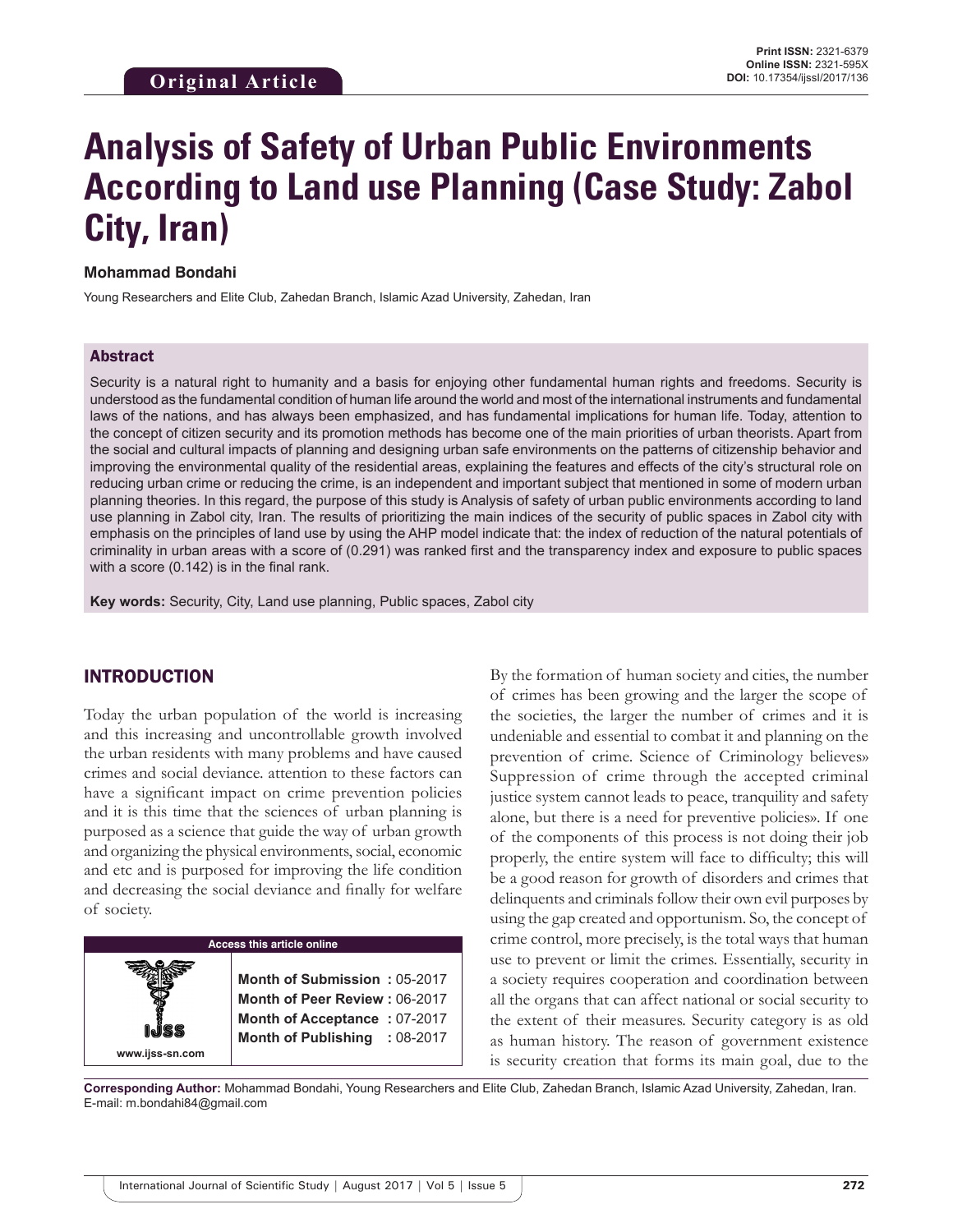rapid development of communities in the social, political, cultural, economic and scientific, for meeting the demands of social life of people, modern methods for the realization of public order and security have been created.

Today the urban spaces are components of the occurrence of urban anomalies and as a result of the lack of security in the city. Investigating of the qualitative and quantitative aspects of security, both physically and socially, are essential in each of the urban spaces. The pivotal importance of safety and security in each of the urban spaces and elements, especially in areas of inappropriate design and application, should be examined, this should be rooted in the indigenous and ethnic culture of each region and place and appropriate solutions should be provided.

#### **Research Purposes**

- Create a lively environment in urban public spaces.
- Reduce the amount of crime and offenses and, as a result, create a sense of local and psychological safety in public spaces.

# THE HISTORY OF THE RESEARCH

Haidari and et al (2011) have studied crime prevention through environmental design and resulted that with a balanced distribution of different land uses in the city, on the one hand, could increase social control in the quiet regions of city and, on the other hand reduce the high population density and activities in dense urban sections and thus can prevent the occurrence of crime.

Ahmadi and et al (2011) have studied environmental prevention from urban crimes and resulted environmental theories (the circuit) and psychological is relationship between the personality and the situation in the commission of more of crimes. This is a descriptive study and statistical studies arenyt done.

Kalantari and et al in another study in 2010, using geographic information system (GIS) have studied the impact of land use in the formation of associations of mass crime, trafficking and drug abuse in Qazvin that their findings indicate the formation of these associations in regions of Hadiabad, Navab and Omri Mahla.

Taghavi and et al in a research titled «Analysis of the relationship between the components of land use and reduce crime and urban insecurity in 2010» have studied impact of application on security and resulted that sense of security among citizens in public spaces is more from those areas that are empty or are less public.

In the comprehensive plan, Zhao Zha Zhyn in 2005 has examined all aspects of the city and, the key point in this research is the streets role of central part of city and the proper design of the building in creating security.

Robertson and Johnson in 2001 in another research give the possibility to the police and the community that by Using GIS (Geographical Information System) identify the chaotic streets and then act upon them

# THEORETICAL FUNDAMENTALS

## **City**

Although still in the Third World people live in rural areas, but city was the center of the many developments that have occurred in colonial period and especially after it (Smith, 2000). According to ecology, the existence of cities belongs to the second food production. In this period of time rich cities are growing in number in rich areas. Urban communities are growth and more facilitate. So production is increased in the cities. Transactions occur between the cities, life is more extensive and comfort coupled with the vast social network. Then the man went into the field of urban communities and creates new areas of a Word. Devices may be replaced by a machine instead of simple tools and period of machinery in production begins. Cities become a closed Center and habitats of community elders and social organizations are transmitted to the cities from the villages. City Especially big city is an unquiet community that large groups gathered in mass, and because of a variety of complex social organizations, especially official organizations they are cooperating together. City dwellers usually have an official or private relation with each other. Among city dwellers, there are fundamental differences in terms of jobs and expertise. Despite cities have in common about qualities but they are not all of one type, many cities by the time spent, have been named in terms of certain specialties. So cities can be divided into different groups such as trade center city, industrial city, cultural city, realigned city, political city, cultural city, sportive city and so on (Romory, 2008, 9).

## **Security**

The human need for mental and physical security is also one of the basic needs in relation to the space that has a different dimension.

- 1. The visibility of space, readability and clarity of space is provided by existing the various activities and planned events to increase and sustain presentation of the people in space.
- 2. Possibility of environmental perception and accessing with appropriate lighting, Open sight lines, eliminating the insecure areas and symptoms that help to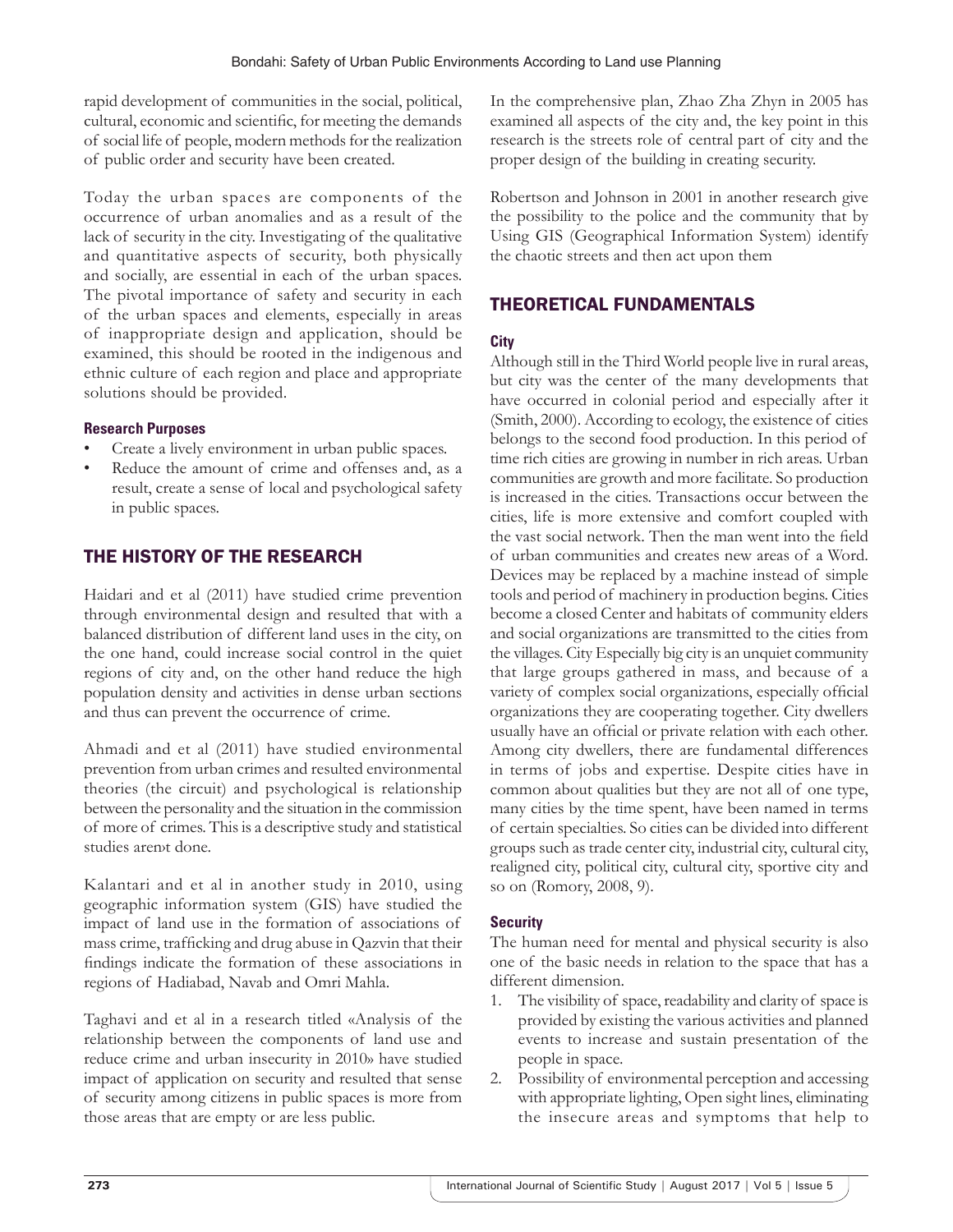understand the position of individuals into the space.

- 3. Imagine a place and aesthetic values, mark the location and qualities that will prevent them from straying into space.
- 4. Control location by using various forms of mechanical (camera, Gate and etc), Natural (Definition of space and territory), Organizational (police, guard and etc), (Avila, Montero, 2006).

#### **Public Space**

The public space can be defined as this: The public space consists of parts of the natural and artificial environment that the general public easily accesses, including streets, squares, and other paths that others have the right to pass through. Residential, commercial and neighborhood neighborhoods with open spaces and public parks and public spaces open to the public at least some times during the day. Rahnamayi and Ashrafi in an article as the public spaces of the city and its role in the formation of civil society by this point of view that urban planning considers the public space as a space where the general public from any age group, race, and class can enter to them and attend without any limitations (Rahnamayi and Ashrafi, 2010:11). Madenipour says about the separation of urban spaces: the separation of the living environment into private and public areas is one of the key components of how we organize our community. This division has been visible from the oldest settlements to the existing metropolis, a division that reflects and shapes social communication. This division is not merely antithetical, but it covers a wide range of areas, from the most private to the most general areas of society and urban space (Madanipour, 2008: 220).

#### AREA OF STUDY

Zabol is located the geographical coordinates 31 degrees' north latitude and 61 degrees and 2 minutes and 39 minutes east. The extent of Zabol is 2084 hectares, which is equal to 0.13 percent of the area encompasses the city. Zabol



**Figure 1: Position in the region, Sistan-Baluchistan province**

in term of land distance is 210 km from Zahedan city in southeastern, 1538 km north of Tehran, 366 km North West of Birjand and 834 km from Mashhad and thus be associated with the centers of neighboring provinces and other parts.

#### RESEARCH METHOD

The research method is descriptive – analytic and is based on documentary librarian and field studies. Model AHP are used for analyzing the findings.

## DISCUSSION AND CONCLUSION

#### **Prioritizing The Main Indices of the Security of Public Spaces in Zabol city, Emphasizing the Principles of Land use Using the AHP Model**

First, the problems of converting a hierarchical structure that includes a three-level hierarchy of objectives, criteria, and be choices are.

Comparison matrix to determine the binary parameters  $(A = ai)$  question are results and their importance and expertise of specialists in this field is used.

Matrix pair (two for binary) index is obtained as follows:

It is to fill this matrix; scale of 1 to 9 is used to determine the relative importance of each element relative to other elements.

After forming the matrix of paired comparisons and values should be the norm. For this purpose, the value of each

#### **Table 1: Indicators studied**

| <b>Criterion</b> | <b>Options</b>                                                           |
|------------------|--------------------------------------------------------------------------|
| A                | Quality of life and its recognition                                      |
| B                | People's passion for reporting and dealing with violations<br>and crimes |
| С                | Transparency and exposure to public spaces                               |
| D                | General monitoring in public space                                       |
| F                | Safety-enhancing for children and women in public<br>spaces              |
| F                | Reduction of the natural potentials of criminality in urban<br>areas     |
|                  |                                                                          |
|                  | Table 2: Matrix A couple of indicators                                   |

| Table 2. Matrix A couple of malcators |     |   |     |     |     |     |  |  |
|---------------------------------------|-----|---|-----|-----|-----|-----|--|--|
| <b>Criterion</b>                      |     |   |     |     |     |     |  |  |
| А                                     |     |   |     |     |     |     |  |  |
| B                                     |     |   | 1.6 | 17  | 1.6 | 1.5 |  |  |
| C                                     | 1.4 |   |     | 1.3 |     |     |  |  |
| Ð                                     | 1.5 |   |     |     | 1.4 | 1.5 |  |  |
| Е                                     | 1.6 |   | 1.2 |     |     |     |  |  |
|                                       | 1.5 | 5 | 1.2 |     |     |     |  |  |
|                                       | 10  |   | 10  | 16  | 12  | 12  |  |  |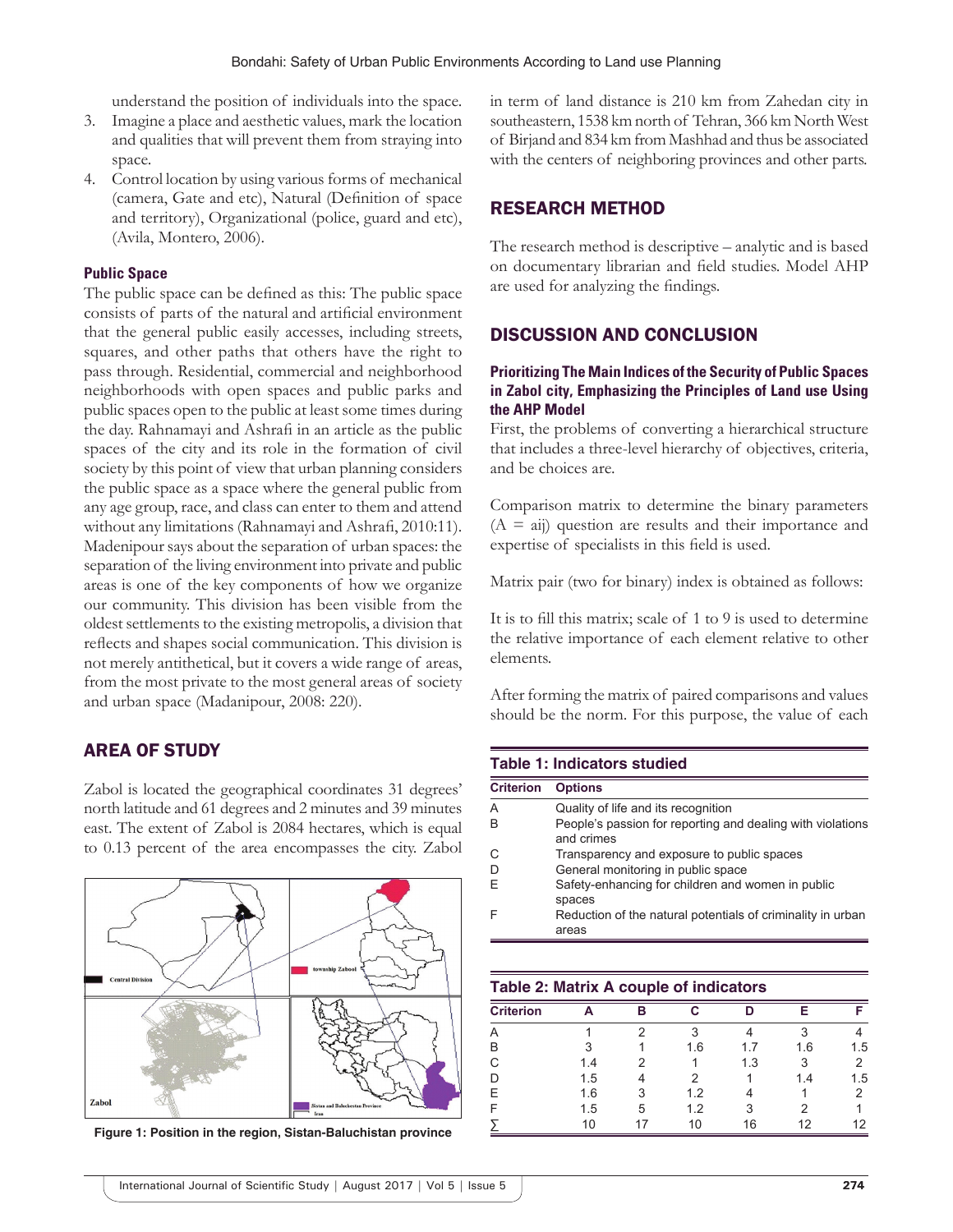| Table 3: 9 Saaty scale quantitative comparison of binary options |  |                                                                             |            |                            |                         |                     |  |
|------------------------------------------------------------------|--|-----------------------------------------------------------------------------|------------|----------------------------|-------------------------|---------------------|--|
| Intensity of importance 1                                        |  |                                                                             |            |                            |                         | $2 - 4 - 6 - 8$     |  |
| Definitaion                                                      |  | Equal importance Weak importance of Essential of strong<br>one over another | importnace | Demonstrated<br>importance | Absoloute<br>importance | Intermediate values |  |

### **Table 4: Paired comparison matrix normalized relative indicators and weights**

| <b>Criterion</b> | А    | в     | C    |       |       |       |
|------------------|------|-------|------|-------|-------|-------|
| A                | 01   | 0.117 | 0.3  | 0.25  | 0.25  | 0.333 |
| B                | 0.3  | 0.058 | 0.16 | 0.106 | 0.133 | 0.125 |
| C                | 0.14 | 0.117 | 0.1  | 0.081 | 0.25  | 0.166 |
| D                | 0.15 | 0.235 | 0.2  | 0.62  | 0.116 | 0.125 |
| Ε                | 0.16 | 0.176 | 0.12 | 0.25  | 0.833 | 0.166 |
| F                | 0.15 | 0 294 | 0.12 | 0.187 | 0.166 | 0.833 |

| Table 5: Inconsistency rate (IR |  |                |  |  |  |   |  |  |                                         |     |
|---------------------------------|--|----------------|--|--|--|---|--|--|-----------------------------------------|-----|
| N                               |  | $1\quad 2$     |  |  |  | ĸ |  |  |                                         |     |
| $IIR$ 0                         |  | $\overline{0}$ |  |  |  |   |  |  | 0/58  0/9  1/12  1/24  1/32  1.41  1.45 | 145 |

| <b>Table 5: Prioritizing the Indices</b> |                                                                          |                    |   |  |  |  |  |
|------------------------------------------|--------------------------------------------------------------------------|--------------------|---|--|--|--|--|
| <b>Criterion Options</b>                 |                                                                          | <b>Weight Rank</b> |   |  |  |  |  |
| A                                        | Quality of life and its recognition                                      | 0.225              | 4 |  |  |  |  |
| R                                        | People's passion for reporting and dealing<br>with violations and crimes | 0.147              | 5 |  |  |  |  |
|                                          | Transparency and exposure to public<br>spaces                            | 0.142              | 6 |  |  |  |  |
|                                          | General monitoring in public space                                       | 0.241              | 3 |  |  |  |  |
|                                          | Safety-enhancing for children and women<br>in public spaces              | 0.284              | 2 |  |  |  |  |
|                                          | Reduction of the natural potentials of<br>criminality in urban areas     | በ 291              | 1 |  |  |  |  |

column of the matrix corresponding to the sum will be divided The logical consistency of judgments

Now the same steps for all choices of  $(a, b, c)$  we do. This step must be calculated to determine whether the inconsistency rate between paired comparisons we are compatible or not. Here are just a couple of inconsistency rate for comparisons of account we choices of similar operations to be performed on every indicator. Inconsistency rate can be obtained from the following relationship be:

$$
I..R. = \frac{I..I.}{I..I..R.}
$$

Inconsistency rate (IR): the table below is extracted:

So the inconsistency rate calculations in the present study, 0.06 is.Since 0.06 smaller than 0/1, then the paired comparisons, there is a remarkable consistency All calculations of the eigenvector (eigenvector) is carried out.In the questionnaire, and explain briefly introduce the measure compiled and presented in Table values for comparison of paired preference, paired- comparison was requested to be completed. The sample questionnaire, and program managers are urban planners. After collection, analysis and verification questionnaire, the following results were obtained:

## A (L: 0.225) B (L: 0.147) C (L: 0.142) D (L: 0.241) E (L: 0. 284) F (L: 0.291)



Inconsistency  $= 0.06$ 

With 0 missing judgment

Figure (2): Results of hierarchical analysis using expert choice software, Source: research findings

The results of prioritizing the main indices of the security of public spaces in Zabol city, emphasizing the principles of land use using the AHP model, indicate that:

- The index of reduction of the natural potentials of criminality in urban areas with a score of 0.291 was ranked first.
- The safety-enhancing index for children and women in public spaces with a score of 0.284 was in second place.
- The general monitoring index in public space with a score of 0.241 was in the third place.
- The Quality of Life Index and its recognition with a score (0.225) ranked fourth
- The index of peopless passion for reporting and dealing with violations and crimes with a score (0.147) is in fifth place.
- The transparency index and exposure to public spaces with a score of  $0.142$  was in the sixth place.

## **CONCLUSION**

The growth of cities and metropolises, as well as the spread of suburban districts around modern cities, and consequently the expansion of human populations and changing the small and medium-sized cities into large and densely populated cities, lead to the expansion of public spaces inside the cities and around